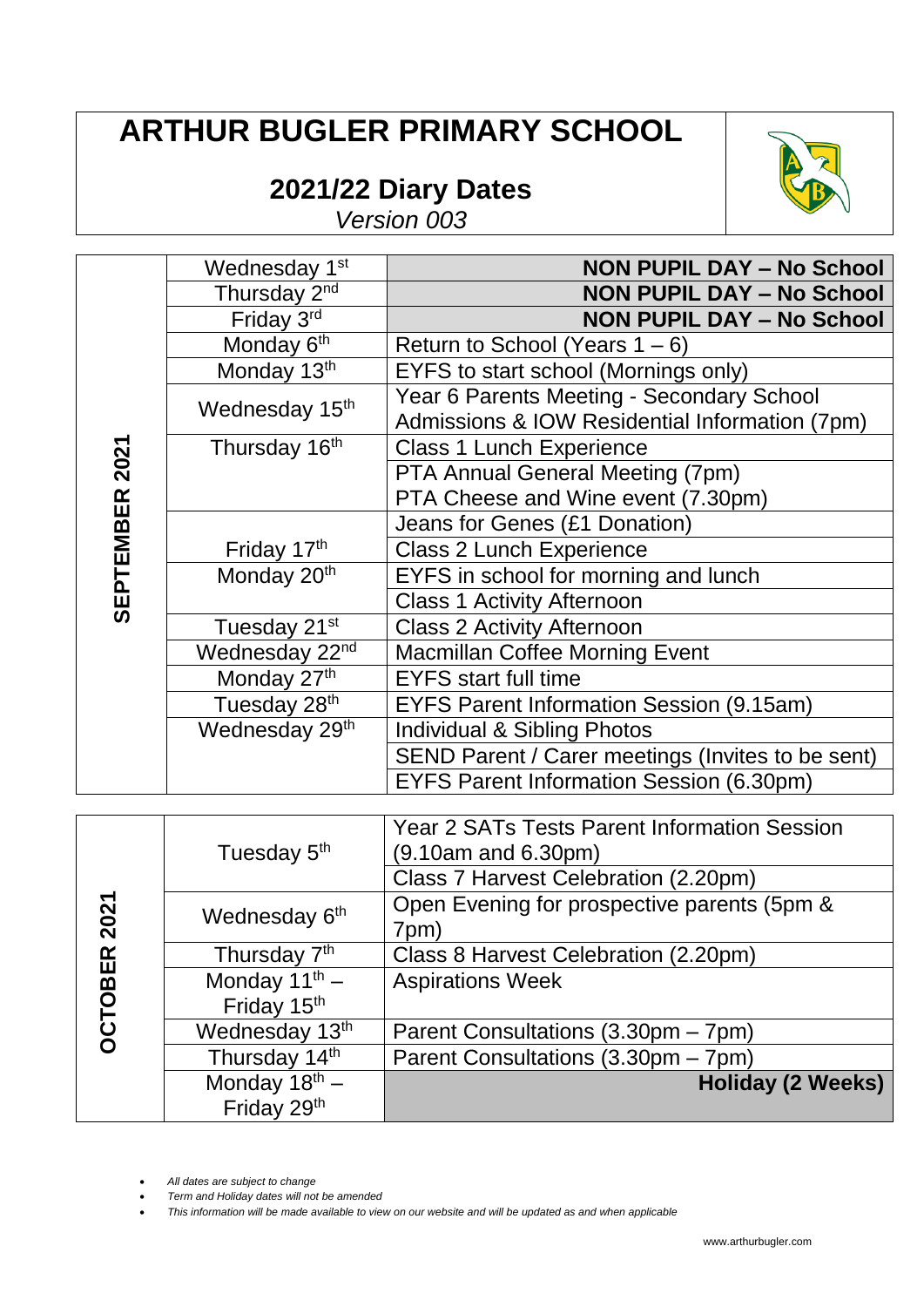|               | Monday 1 <sup>st</sup>         | Return to school                               |
|---------------|--------------------------------|------------------------------------------------|
|               | Friday 12th                    | <b>Flu Immunisation</b>                        |
|               | Monday $15^{\text{th}}$ –      | <b>Friendship Week</b>                         |
|               | Friday 19th                    |                                                |
| NOVEMBER 2021 | Monday 15 <sup>th</sup>        | 'Odd Shoes/Socks Day'                          |
|               | Friday 19th                    | Children in Need (Non-Uniform Day)             |
|               | Monday 22nd                    | EYFS/KS1 Christmas Shopping Day                |
|               | Tuesday 23rd                   | Year 3/4 Christmas Shopping Day                |
|               | Wednesday 24th                 | Year 5/6 Christmas Shopping Day                |
|               | Thursday 25 <sup>th</sup>      | 'Mop Up' Christmas Shopping Day                |
|               | Friday 26th                    | Non-Uniform Day (Donation For Christmas Fete)  |
|               | Tuesday 30 <sup>th</sup>       | St Andrew's Day                                |
|               |                                |                                                |
|               | Friday 3rd                     | Christmas Fete 3.15pm - 6.30pm                 |
|               | Tuesday 7 <sup>th</sup>        | Year 1 Christmas Songs (9.10am & 2.15pm)       |
|               |                                | Year 2 Christmas Performance (9.10am & 2.15pm) |
|               | Wednesday 8 <sup>th</sup>      | <b>KS2 Discos</b>                              |
|               |                                | $(Years 3/4 - 4pm - 5.30pm)$                   |
| DECEMBER 2021 |                                | (Years $5/6 - 5.45$ pm $- 7.15$ pm)            |
|               | Thursday 9th                   | EYFS Christmas Performance (9.10am & 2.15pm)   |
|               | Friday 10th                    | <b>Christmas Jumper Day</b>                    |
|               | Tuesday 14th                   | <b>KS2 Christmas Performances</b>              |
|               |                                | (Final Arrangements TBC)                       |
|               | Wednesday 15 <sup>th</sup>     | EYFS / KS1 Christmas Dinner                    |
|               | Thursday 16 <sup>th</sup>      | <b>KS2 Christmas Dinner</b>                    |
|               | Friday 17th                    | Panto In School                                |
|               |                                | Last Day of Term                               |
|               | Monday $20^{th}$ –             | <b>Holiday</b>                                 |
|               | Monday 3 <sup>rd</sup> January |                                                |
|               | 2021                           |                                                |

|               | Tuesday 4 <sup>th</sup>    | <b>Non-Pupil Day</b>                             |
|---------------|----------------------------|--------------------------------------------------|
|               | Wednesday 5 <sup>th</sup>  | <b>Return to School</b>                          |
| 2022          | Tuesday 11 <sup>th</sup>   | Year 5/6 Relationships & Sex Education Talk To   |
|               |                            | Parents (7pm)                                    |
| RY            | Monday $17^{\text{th}}$ –  | <b>Multicultural Week</b>                        |
|               | Friday 21 <sup>st</sup>    |                                                  |
| <b>JANUAF</b> | Wednesday 19th             | SEND Parent/ Carer meetings (Invites to be sent) |
|               | Monday 24th                | <b>Grandparents Celebration (PM)</b>             |
|               | Tuesday 25th               | <b>Grandparents Celebration (PM)</b>             |
|               | Wednesday 26 <sup>th</sup> | <b>Grandparents Celebration (PM)</b>             |

*All dates are subject to change*

*Term and Holiday dates will not be amended*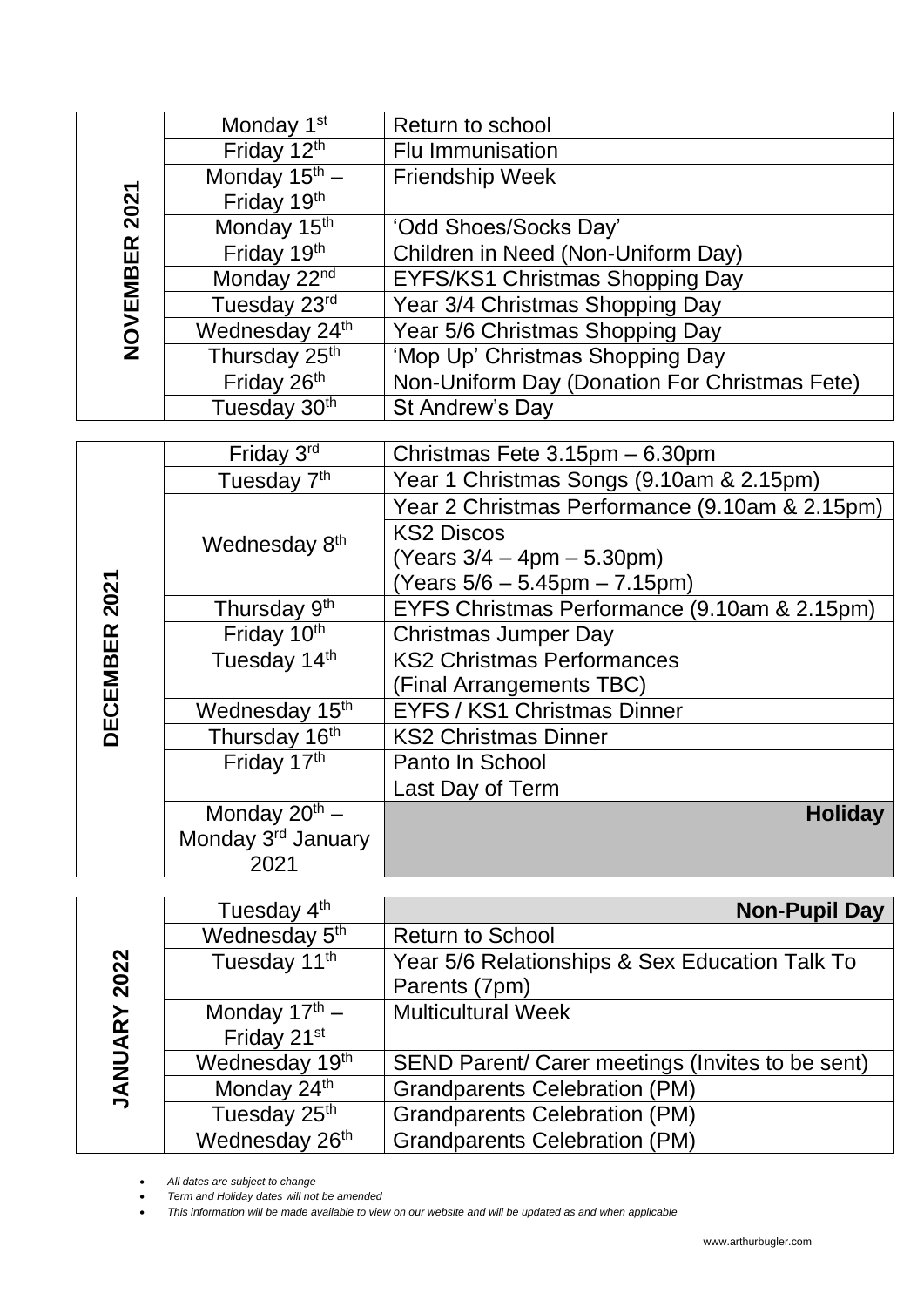|               |                                  | Monday 31 <sup>st</sup> – Friday   Staff Appreciation Week |
|---------------|----------------------------------|------------------------------------------------------------|
|               | 4 <sup>th</sup> February         |                                                            |
|               |                                  |                                                            |
|               | Monday $7th$ – Friday            | <b>Safety Week</b>                                         |
|               | 11th                             |                                                            |
| FEBRUARY 2022 | Tuesday 8 <sup>th</sup>          | <b>Internet Safety Day</b>                                 |
|               | Monday $14^{th}$ –               | <b>Holiday</b>                                             |
|               | Friday 18th                      |                                                            |
|               | Monday 21 <sup>st</sup>          | Return to school                                           |
|               | Monday $28^{th}$ –               | <b>Reading &amp; Writing Week</b>                          |
|               | Friday 4 <sup>th</sup> March     |                                                            |
|               |                                  |                                                            |
|               | Tuesday 1 <sup>st</sup>          | St. David's Day Celebration                                |
|               | Thursday 3rd                     | World Book Day (Dress as a book character)                 |
|               | Monday $14^{\text{th}}$ – Friday | <b>Science Week</b>                                        |

|              | Monday $14th$ – Friday Science Week |                                           |
|--------------|-------------------------------------|-------------------------------------------|
|              | 18 <sup>th</sup>                    |                                           |
|              | Thursday 17th                       | <b>St Patrick's Day Celebration</b>       |
| 2022         | Monday 28 <sup>th</sup>             | EYFS Mother's Day Activity Afternoon (PM) |
|              |                                     | <b>EYFS/KS1 Easter Celebrations</b>       |
| <b>MARCH</b> | Tuesday 29 <sup>th</sup>            | Easter Bonnet Parade (2.20pm)             |
|              |                                     | <b>KS2 Discos</b>                         |
|              |                                     | $(Years 3/4 - 4pm - 5.30pm)$              |
|              |                                     | $(Years 5/6 - 5.45pm - 7.15pm)$           |
|              | Wednesday 30 <sup>th</sup>          | <b>KS2 Easter Celebrations</b>            |
|              |                                     | Parent Consultations (3.30pm – 7pm)       |
|              | Thursday 31 <sup>st</sup>           | Parent Consultations (3.30pm – 7pm)       |
|              |                                     |                                           |

|              | Friday 1 <sup>st</sup>        | Last Day of Term                                 |
|--------------|-------------------------------|--------------------------------------------------|
|              | Monday $4th$ April –          | <b>Holiday</b>                                   |
| 2022         | Friday 15 <sup>th</sup> April |                                                  |
|              | Monday 18th                   | <b>Bank Holiday</b>                              |
| <b>APRIL</b> | Tuesday 19th                  | Return to school                                 |
|              | Friday 22 <sup>nd</sup>       | <b>St George's Day Celebration</b>               |
|              | Wednesday 27th                | SEND Parent/ Carer meetings (Invites to be sent) |

|           | Monday 2 <sup>nd</sup>    | <b>Bank Holiday</b>                                |
|-----------|---------------------------|----------------------------------------------------|
|           |                           | Tuesday $3^{rd}$ – Friday   KS1 SATS (No Holidays) |
| 2022      | 27 <sup>th</sup>          |                                                    |
|           |                           | Monday $9th$ – Friday   KS2 SATS (No Holidays)     |
| <b>AN</b> | 13 <sup>th</sup>          |                                                    |
|           | Monday $16^{\text{th}}$ – | Year 6 IOW Residential                             |
|           | Friday 20 <sup>th</sup>   | Years 1/3/4/5 Assessment Week                      |

*All dates are subject to change*

*Term and Holiday dates will not be amended*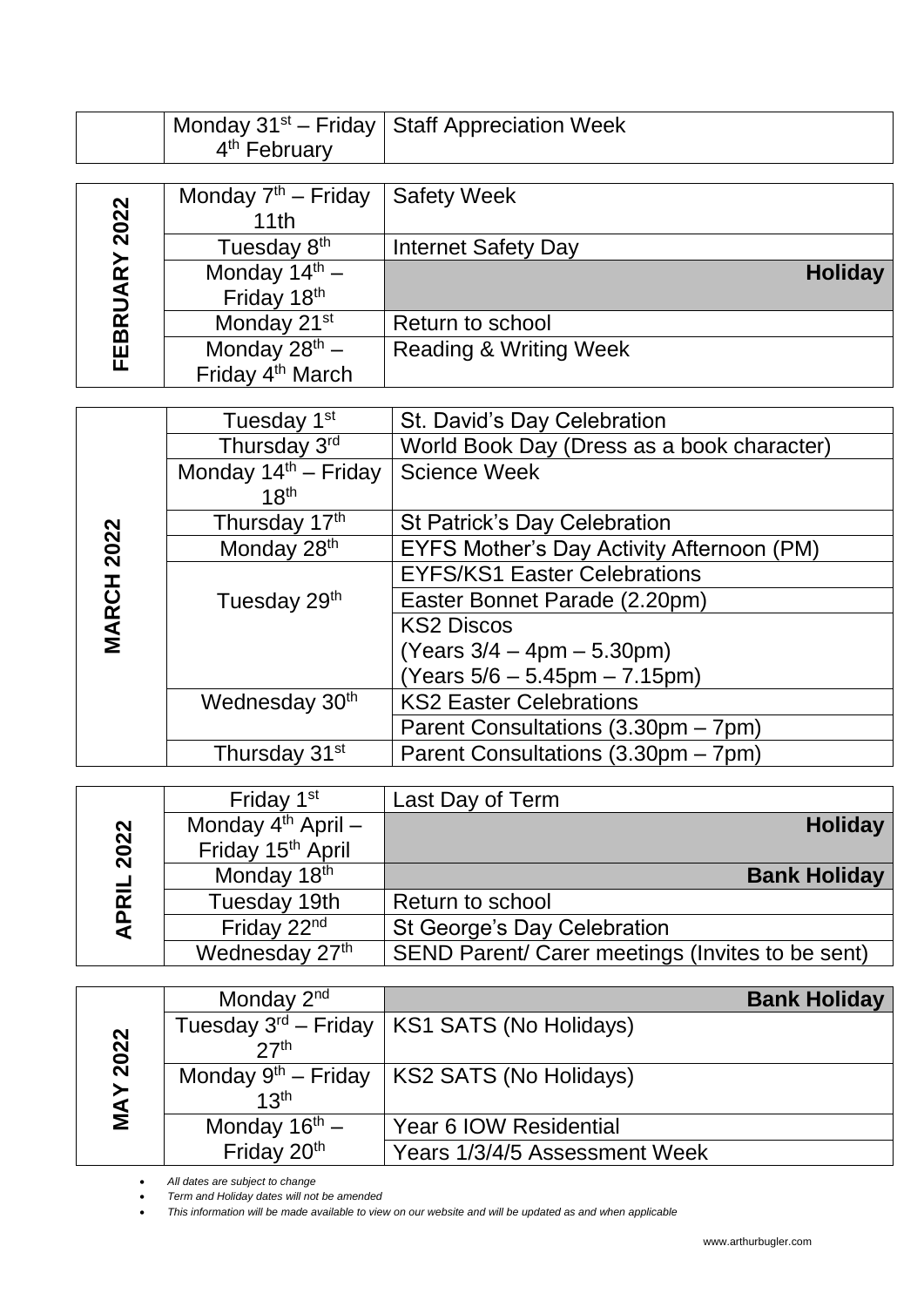| Tuesday 24th                | Current Year 5 IOW Meeting 7pm (2023 Trip)         |
|-----------------------------|----------------------------------------------------|
| Friday 27th                 | Non-Uniform Day (Bring a donation for Summer Fete) |
| Monday $30^{th}$ –          | <b>Holiday</b>                                     |
| Friday 3 <sup>rd</sup> June |                                                    |

|      | Monday 6 <sup>th</sup>     | <b>Return to School</b>                          |
|------|----------------------------|--------------------------------------------------|
|      | Monday $6th$ – Friday      | <b>Maths Week</b>                                |
|      | 10 <sup>th</sup>           | Year 1 Phonics Check (No Holidays)               |
|      |                            | Year 2 Phonics Re-Check (No Holidays)            |
|      | Wednesday 8 <sup>th</sup>  | <b>Class Photos</b>                              |
|      | Monday $13^{th}$ –         | Year 4 Multiplication Tables Check (No Holidays) |
|      | Friday 17th                |                                                  |
| 2022 | Saturday 18th              | PTA Summer Fete (11am – 3pm)                     |
| JUNE | Monday $20^{th}$ –         | Sports and Health & Fitness Week                 |
|      | Friday 24th                |                                                  |
|      | Monday 20 <sup>th</sup>    | <b>EYFS Father's Day Activity Afternoon (PM)</b> |
|      | Tuesday 21 <sup>st</sup>   | <b>Sports Day</b>                                |
|      | Wednesday 22 <sup>nd</sup> | Year $2 - 3$ Transition Meeting (2.15pm)         |
|      | Thursday 23rd              | <b>Reserve Sports Day</b>                        |
|      |                            | EYFS - Year 1 Transition Meeting (2.15pm)        |
|      | Wednesday 29th             | SEND Parent/ Carer meetings (Invites to be sent) |
|      |                            |                                                  |

|                  | Monday 4 <sup>th</sup><br>- Friday 8 <sup>th</sup> | <b>Transition Week</b>                                            |
|------------------|----------------------------------------------------|-------------------------------------------------------------------|
|                  | Wednesday 6 <sup>th</sup>                          | Open Evening (3.15pm – 4.30pm & 5.30pm –<br>7pm)                  |
|                  | Monday 11 <sup>th</sup>                            | Year 5 End of Year Celebration Assembly<br>(2.30pm)               |
|                  |                                                    | Year 4 End of Year Celebration Assembly<br>(9.10am)               |
| <b>JULY 2022</b> | Tuesday 12th                                       | KS1 Discos (PM)                                                   |
|                  |                                                    | <b>KS2 Disco</b>                                                  |
|                  |                                                    | $(Years 3/4 - 4pm-5.30pm)$<br>(Years $5/6 - 5.45$ pm $- 7.15$ pm) |
|                  | Wednesday 13th                                     | Year 3 End of Year Celebration Assembly<br>(9.10am)               |
|                  |                                                    | Year 2 End of Year Celebration Assembly                           |
|                  |                                                    | (2.30 <sub>pm</sub> )                                             |
|                  |                                                    | <b>Reports Home</b>                                               |
|                  | Thursday 14th                                      | Year 1 End of Year Celebration Assembly<br>(9.10am)               |

*All dates are subject to change*

*Term and Holiday dates will not be amended*